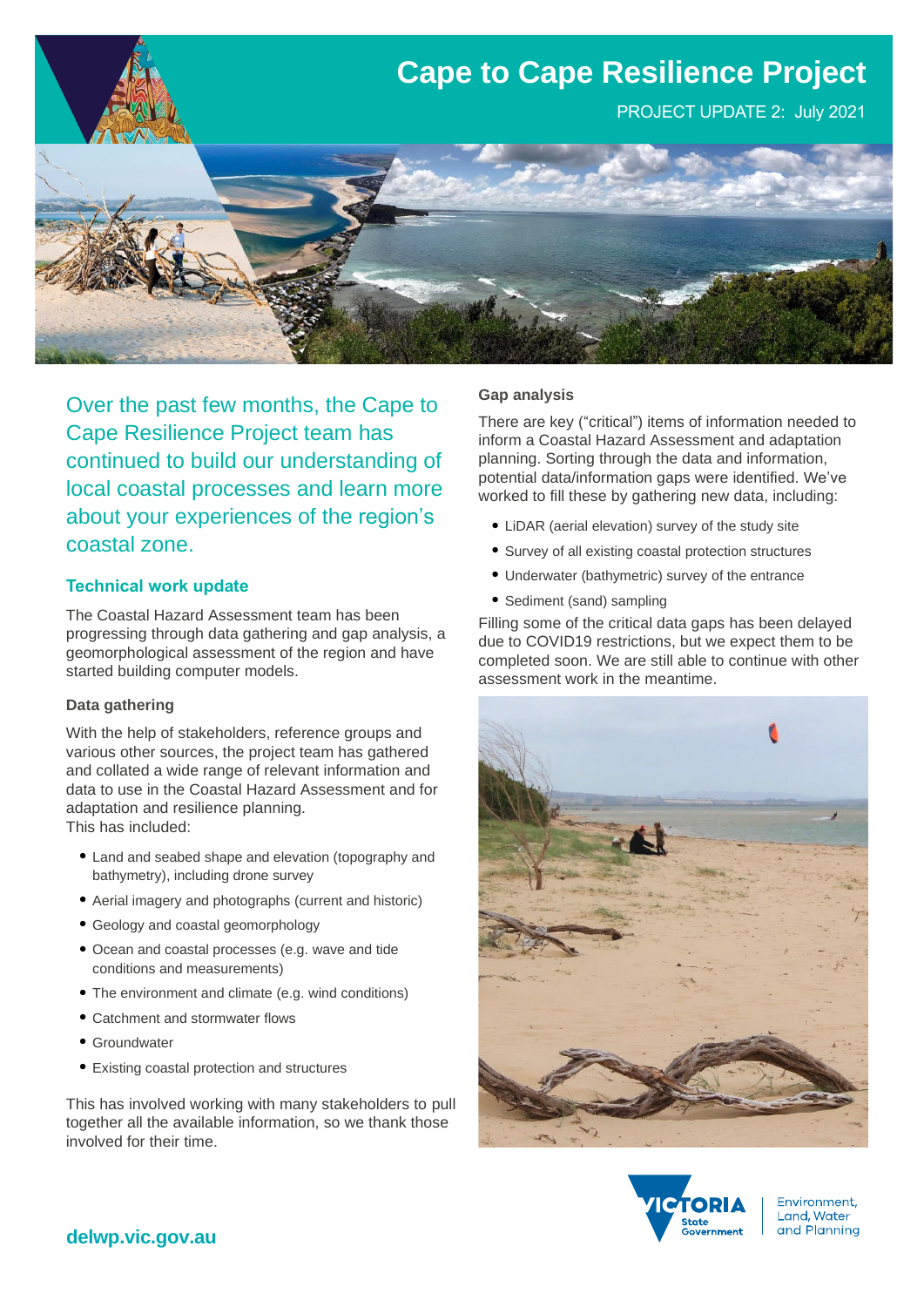# **Cape to Cape Resilience Project**

### **Geomorphological assessment**

The region's coastline has been split into over 200 sections based on geomorphology (See <sup>0</sup>). Each section has been described in terms of coastline type (beaches, cliffs, reefs), material (sediment, rock type) and resistance to coastal processes (erosion, flooding).

This helps us understand the expected response of each section of coast, both in the short- and long-term, following storm events or due to sea level rise. We use this to estimate expected shoreline changes and coastal erosion extents.

Aerial photos and satellite imagery from 1950 to present day has also been reviewed and analysed. This has provided us with a long-term record of observed coastal change and response to storm and flood events.



**Coastal geomorphology** is the physical shape, processes and patterns associated with the coast, including landforms, soils, geology and the factors that influence them**.**

### **Building the coastal model**

We've begun building our computer models of the region, including the open coast, Anderson Inlet and the entrance. We'll be releasing a factsheet about what a coastal model is and how they help us plan for the future. We'll send an update when this is available on our website.



### **Engagement update**

### **Project launch**

In early May, we held a project launch for the RaSP partners and our Stakeholder Reference Group (SRG).

We met at Inverloch Surf Beach and started our discussions looking at some foreshore locations that have recently experienced change. We then headed to the Inverloch Community Hub where the project team gave an update and presented technical work to date.



**Figure 1. RaSP partner representatives and members of the SRG walking together at Inverloch surf beach.**

Our discussions continued, reflecting on coastal change and capturing some of the past events and drivers that have shaped the Cape to Cape coastline. We also explored what our stakeholders think the coast should look like in the future and ideas for increasing resilience. Some themes discussed at the project launch were:

- The natural environment is a key drawcard, bringing people to the coast.
- Many different cultural, social, environmental and economic factors influence how the coast has changed over time.
- Management of our coastline needs to balance various interests and values.
- Our management approach must be sustainable and work with the natural processes.

These discussions will help inform our technical work and approach to adaptation. The broader community will also have a chance to build on these initial perspectives through upcoming consultation.



**Figure 2. Capturing initial perspectives from the RaSP partners and SRG members.**